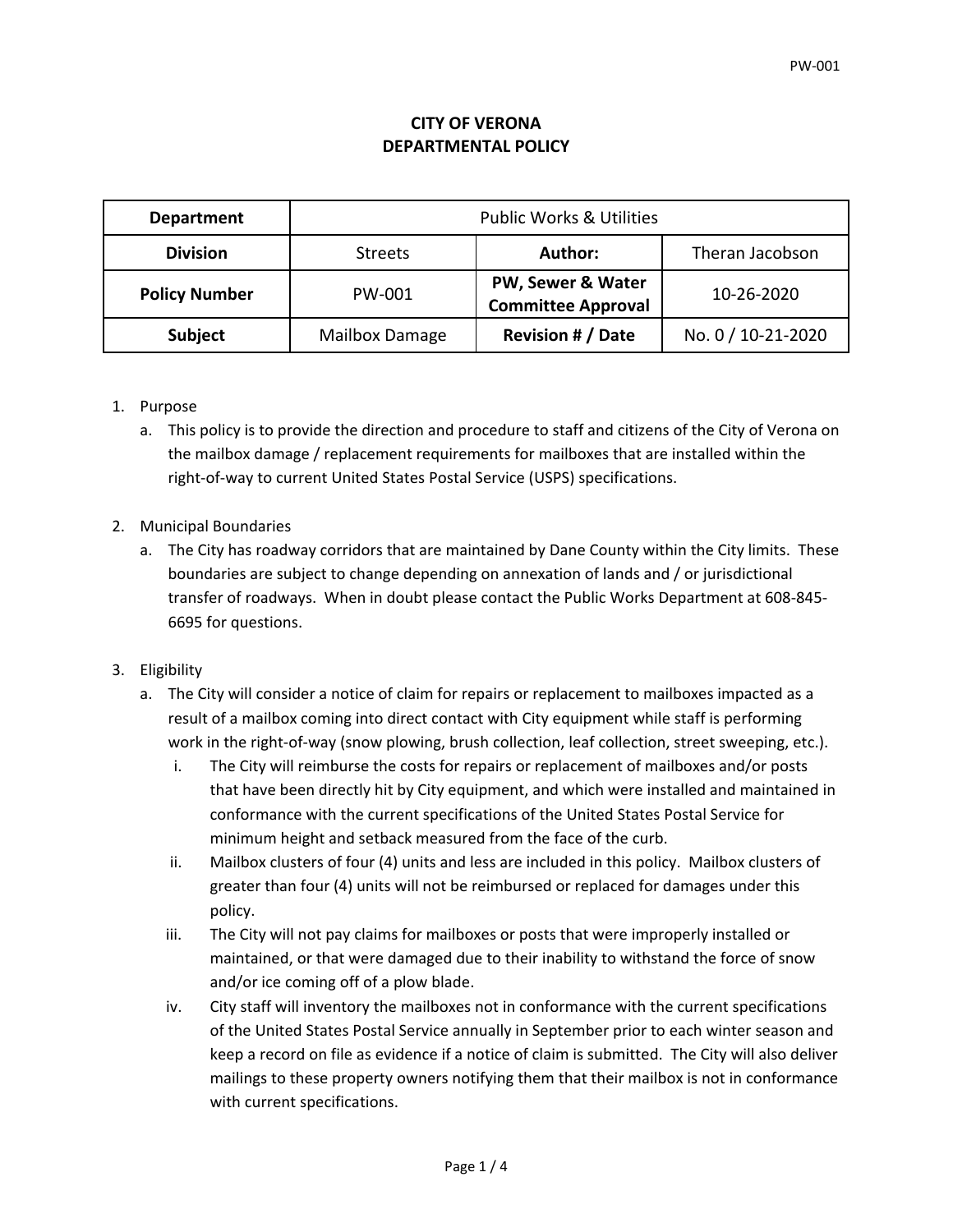- b. Petitioners should contact Dane County for mailboxes impacted that may have resulted from County activities.
- c. Obstructions (permanent or temporary) that are placed in the right-of-way by a property owner including but not limited to basketball hoops, other recreation sport training equipment, irrigation systems, pet containment systems, fences, planted areas, mailbox landscaping, and other private improvements within the City right-of-way are not permitted, and the City will not be liable for damages or costs to them under any circumstances.
- 4. Claims Process and reimbursement
	- a. If a property owner is of the belief that their mailbox was directly damaged by City equipment, the property owner shall report the damage within seven (7) days by submitting the notice of claim form. The form is attached to this policy and also located on the City Website [\(https://www.ci.verona.wi.us/483/Plow-Damage\)](https://www.ci.verona.wi.us/483/Plow-Damage). Reported information shall include the following information; if the following information is not provided the City reserves the right to reject the notice of claim. A mailbox notice of claim form is attached to this policy for a Claimant's use.
		- i. Property owner name, address, and mailbox property address if different
		- ii. Date of damage (include time if known)
		- iii. Witnesses (if available)
		- iv. Receipts of expenses for any materials purchased
			- 1. Receipts can follow the initial claim.
	- b. The Public Works Department will review the damaged mailbox as soon as possible depending on workloads and contact the Claimant with a determination of eligibility on their notice of claim. The Director of Public Works or the director's designee is authorized to use reasonable discretion in resolving disputes involving unusual circumstances.
- 5. Reimbursement
	- a. The reimbursement request shall be identified on the notice of claim form. Option i or ii below shall be selected.
		- i. The City will reimburse any approved notice of claim up to the maximum dollar amount as specified below.
			- 1. Notice of claim shall be submitted as outlined in Section 4 paragraph a. of this policy.
			- 2. Receipts shall be submitted on or prior to May 1 the following year.
			- 3. The reimbursement amount maximums for post(s) and mailbox(es) are listed below:
				- a. \$75 for a post and a single mailbox.
				- b. \$90 for a post and a double mailbox cluster.
				- c. \$105 for a post and a triple mailbox cluster.
				- d. \$120 for a post and a four mailbox cluster.
		- ii. Or the City will remove and replace the post with standard materials.
			- 1. City will re-attach the existing mailbox if not damaged.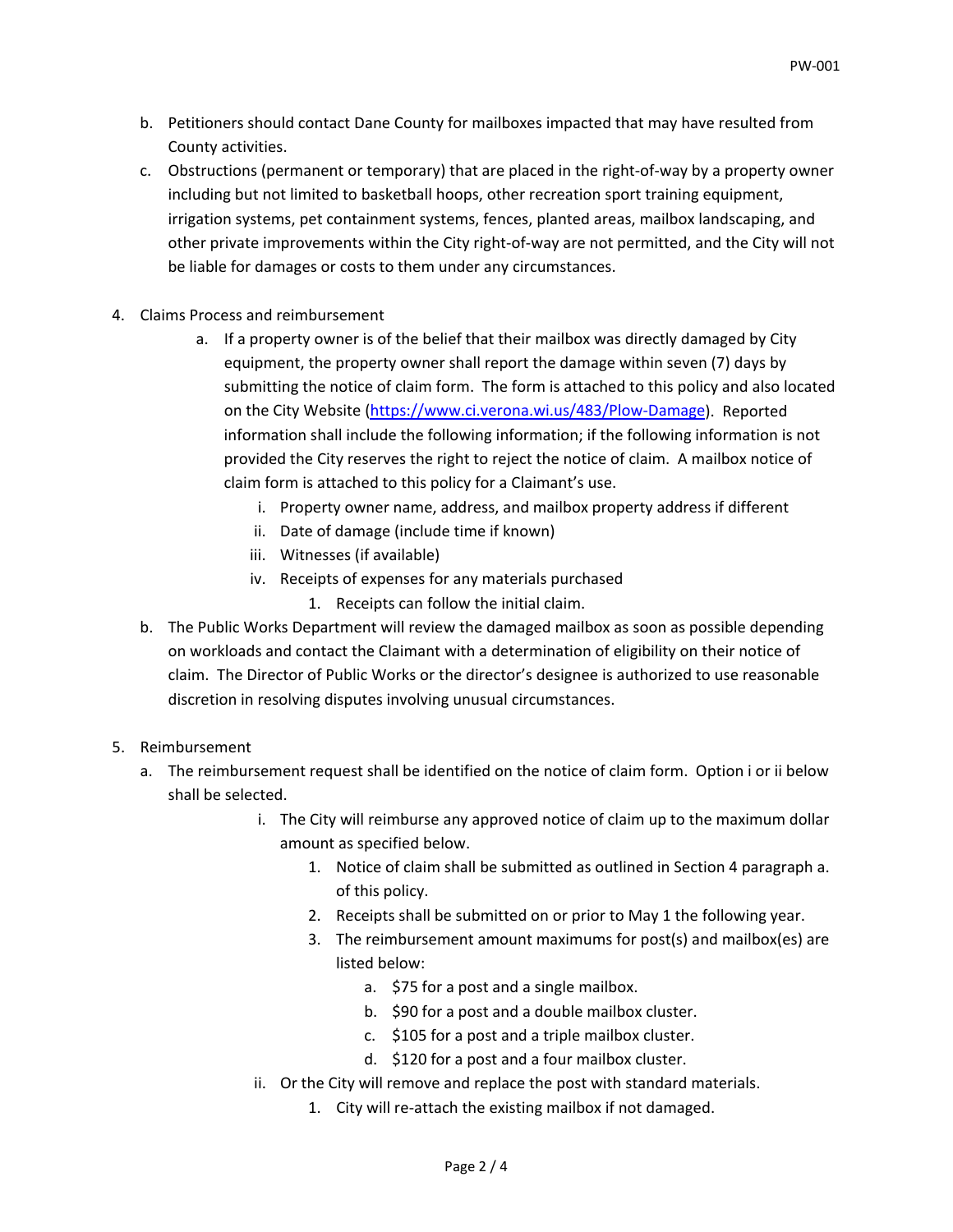- 2. If mailbox is damaged a replacement mailbox with standard materials will be purchased up to a maximum dollar amount of \$25 per mailbox.
- 6. United States Postal Service Specifications
	- a. Property owners are responsible for the repairs such that the mailbox design and installation are in conformance with the United States Postal Service Specifications as noted below. The specifications are subject to change and shall always be verified by property owner's with the local United States Postal Service.
	- b. Figure 1 included for reference with this policy is a schematic of the United States Postal Service specifications at this time this policy was approved or revised.
		- i. USPS specifications are subject to change without notice.
	- c. United States Postal Service Specifications are as follows for reference:
		- $i$ . The supporting post is to be approved by the local post office. Though the postal service is silent on post materials, certain installations at the road edge may be considered by the City to be a safety hazard (generally massive or non-breakaway installations), and the City may order their removal. The Federal Highway Administration recommends a post no larger than 4"x4" wood or 2" diameter steel or aluminum pipe, buried no more than 24".
		- $ii.$  The local postmaster may approve a curbside mailbox constructed by a customer who does not want to use an approved manufactured box. The custom-built box must generally meet the same standards as approved manufactured boxes for flag, size, strength, and quality of construction.
		- $iii.$  41" 45" vertical height from the adjacent ground surface to the bottom of mailbox.
		- $iv. 6'' 8''$  setback distance from the face of curb or edge of road shoulder to the front of mailbox. When open, the mailbox door should not extend past the face of curb or edge of road shoulder.
		- $v<sub>x</sub>$  Subject to state laws and regulations, a curbside mailbox must be placed to allow safe and convenient delivery by carriers without leaving their vehicles.

Originally Drafted by: Theran Jacobson, P.E. Director of Public Works

Originally Reviewed by: Jon Bublitz Street Superintendent